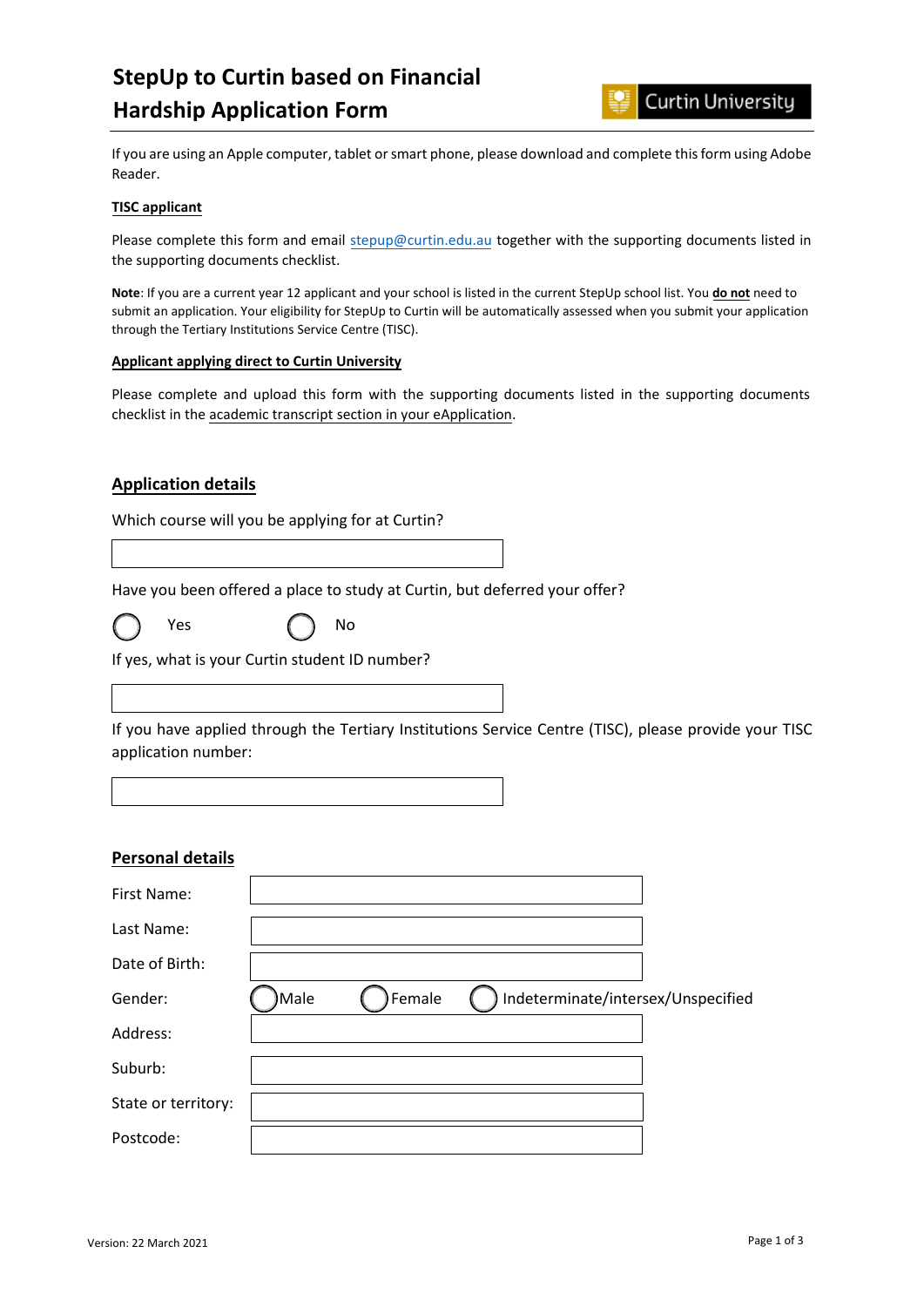Contact Phone Number:

Contact Email address:

Are you of Australian Aboriginal descent?

Yes  $\bigcap$  No

Are you of Torres Strait Island descent?

Yes  $\left( \begin{array}{c} \searrow \end{array} \right)$  No

# **Application based on Financial Hardship**

Are you receiving Youth Allowance, or have a parent or guardian receiving a Commonwealth Income Support or Commonwealth means-tested Assistance payment?



Are you or your parent(s)/guardian(s) in receipt of one of the following:

| Parenting                 |
|---------------------------|
| Pension                   |
| <b>Disability Pension</b> |
| <b>Carers Pension</b>     |
| <b>Youth Allowance</b>    |
| Other, please specify     |
|                           |

## **Educational Background**

| School/College name: |  |
|----------------------|--|
| Year graduated:      |  |

Did you achieve a Certificate of Education or WACE?



If you did not achieve a Certificate of Education or WACE, please provide us with the reason